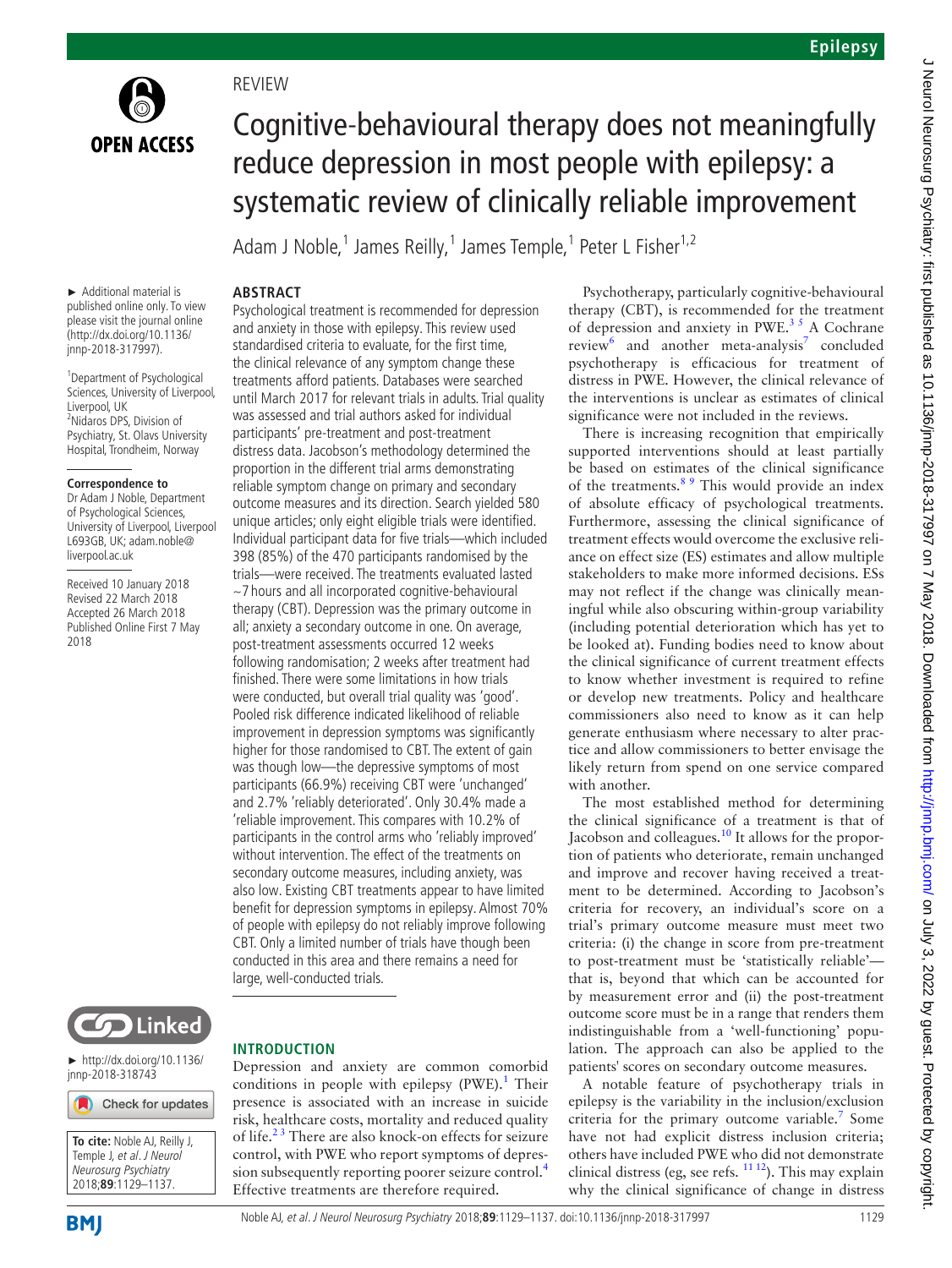has been neglected. Because, as outlined above, to qualify as 'recovered', Jacobson's criteria require the change to be sufficient to move a person from a 'clinically unwell' population to that of a 'well' population. Nevertheless, it is possible to assess if PWE satisfy Jacobson's first criterion and achieve statistically reliable change (ie, 'improvement').

The present study therefore systematically identified trials evaluating psychotherapy for depression and/or anxiety in PWE and assessed their methodological quality. Individual patient data (IPD) were sought from authors for participants in their trials and the proportion of participants in each of the trials' arms demonstrating 'reliable improvement', no reliable change and a 'reliable deterioration' on the trials' primary and secondary outcome measures for anxiety and depression was calculated. Risk differences (RDs) compared likelihood of participants making a 'reliable improvement' if they were in the trials' psychotherapy arm rather than control arm.

# **Methods**

## **Search strategy and selection criteria**

The review was conducted according to Preferred Reporting Items for Systematic Reviews and Meta-Analyses guidelines. Medline, PsycINFO, PsycARTICLES, CINAHL plus, AHMED, clinicaltrials.gov, EThOS and SIGLE were searched from inception to March 2017 using Medical Subject Heading terms and keywords to identify suitable trials published in English (online [supplementary table 1](https://dx.doi.org/10.1136/jnnp-2018-317997)).

To be eligible, trials had to meet the following criteria: (1) participants had to be PWE aged  $\geq 18$  years; (2) be randomly assigned to a psychological treatment or control condition and (3) a standardised measure of anxiety and/or depression had to be used as the primary outcome measure.

Titles and abstracts were reviewed by one author (JR). Excluded studies were independently reviewed by a second reviewer (PH-R; see Acknowledgements) against the inclusion criteria. There were no inconsistencies in judgement.

# **Data extraction and study quality**

The authors of eligible trials were contacted and raw data for participants on the trial's outcome measures for psychological

distress at pre-treatment and any follow-up points were requested, along with treatment allocations. The following information was extracted from the published articles using a standardised form: sample size and characteristics, eligibility criteria, treatment conditions, outcome measures, assessment points and attrition rates.

The methodological quality of trials providing IPD was assessed using the Physiotherapy Evidence Database (PEDro-P) Scale.<sup>[13](#page-8-20)</sup> Its first criterion addresses external validity, while criteria 2–11 address internal validity (online [supplementary table 2\)](https://dx.doi.org/10.1136/jnnp-2018-317997). Each item is scored as yes (1) or no (0). Scores for items 2–11 are added to form an overall score: 9–10 indicates a methodologically 'excellent' trial,  $6-8$  'good' quality,  $4-5$  'fair' and  $\leq 3$ 'poor' quality.[14](#page-8-21)

JR extracted the data and conducted the quality assessments. PH-R performed the same task on a random selection of 50%. There were no inconsistencies in judgement.

# **Statistical analyses**

Using the following formulae,<sup>[10](#page-8-7)</sup> applicable reliability statistics<sup>15-20</sup> and the data summarised in [table](#page-1-0) 1, a Jacobson Reliable Change Index (RCI) was calculated for each primary and secondary outcome measures of distress used by the trials providing IPD: *RCI* =  $\frac{X_2 - X_1}{S_{diff}}$  where  $S_{diff} = \sqrt{2S_E^2}$  and  $S_E = S_1 \sqrt{(1 - r_{xx})^2}$ 

 $X_1$  is the pre-treatment score of an individual and  $X_2$  is the post-treatment score of an individual.

The RCI identifies the threshold beyond which symptoms must change on an outcome measure for it to be considered reliable. An RCI greater than  $\pm 1.96$  was required for the change to qualify as statistically reliable at  $P < 0.050$ .<sup>[10](#page-8-7)</sup>

The earliest assessment following completion of the treatment within each trial was considered the post-treatment outcome assessment. On average, these took place <2 weeks after treatment had finished.

The proportions of participants in each trial arm demonstrating 'reliable improvement', no reliable change and a 'reliable deterioration' at the post-treatment assessment on each of the outcome measure were calculated along with 95%

<span id="page-1-0"></span>

| Table 1<br>Data used to determine the Reliable Change Index (RCI) for the primary and secondary outcome measures of distress in trials |                   |                             |       |                         |      |                            |       |  |
|----------------------------------------------------------------------------------------------------------------------------------------|-------------------|-----------------------------|-------|-------------------------|------|----------------------------|-------|--|
| <b>Trial</b>                                                                                                                           | Outcome measure/s |                             |       | $r_{xx}^{\prime\prime}$ | s,   | $\mathsf{s}_{_{\sf diff}}$ | RCI   |  |
| Thompson et al $(2010)^{26}$                                                                                                           | Primary           | mBDI <sup>15</sup>          | 12.51 | 0.88                    | 4.33 | 6.13                       | 12.00 |  |
|                                                                                                                                        | Secondary         | PHQ-9 <sup>16</sup>         | 7.06  | 0.89                    | 2.34 | 3.31                       | 6.49  |  |
| Ciechanowski et al (2010) <sup>27</sup>                                                                                                | Primary           | <b>HSCL-20<sup>17</sup></b> | 0.59  | 0.85                    | 0.23 | 0.32                       | 0.63  |  |
| Schröder et al (2014) <sup>12</sup> t                                                                                                  | Primary           | $BDI-I18$                   | 10.37 | 0.86                    | 3.88 | 5.49                       | 10.76 |  |
| Gandy <i>et al</i> $(2014)^{11}$ t                                                                                                     | Primary           | $NDDI-E19$                  | 3.59  | 0.85                    | 1.39 | 1.96                       | 3.85  |  |
|                                                                                                                                        |                   | $HADS-D29$                  | 4.00  | 0.82                    | 1.70 | 2.40                       | 4.70  |  |
|                                                                                                                                        | Secondary         | $HADS-A29$                  | 3.76  | 0.83                    | 1.55 | 2.19                       | 4.29  |  |
| Thompson et al $(2015)^{22}$                                                                                                           | Primary           | mBDI <sup>15</sup>          | 9.42  | 0.88                    | 3.26 | 4.62                       | 9.05  |  |
|                                                                                                                                        | Secondary         | PHQ-9 <sup>16</sup>         | 3.63  | 0.89                    | 1.20 | 1.70                       | 3.34  |  |

 The designation of outcome measures as being the primary or secondary outcome measure was taken directly from trial reports, except for Gandy *et al* (2014)[11](#page-8-8) (see Outcome assessment section).

\*Internal consistency for: mBDI,<sup>15</sup> PHQ-9,<sup>16</sup> HSCL-20,<sup>17</sup> BDI-I,<sup>18</sup> NDDI-E,<sup>19</sup> HADS-D and HADS-A.<sup>20</sup>

†The extent of reliable change in and across the trials was also calculated when participants from the trials who did not have a score indicative of clinically significant depression at baseline were excluded. There were such participants in only the Schröder *et al<sup>11</sup>* (2014) (n=3 intervention and n=5 control participants) and Gandy *et al*<sup>11</sup> (2014) (n=9 intervention and n=9 control participants) trials. The exclusion of these participants meant the individual RCIs for these two trials needed to be recalculated as the SD of the trial samples on the primary outcome measure of interest for the trial changed. The recalculaed RCI was 9.23 for Schröder *et al*[12](#page-8-14) (2014) and 2.41 for Gandy *et al*[11](#page-8-8) (2014). BDI, Beck Depression Inventory; HADS-A, Hospital Anxiety and Depression Scale–Anxiety subscale; HADS-D, Hospital Anxiety and Depression Scale–Depression subscale; HSCL-20, Hopkins Symptom Checklist-20; mBDI, modified Beck Depression Inventory; NDDI-E, Neurological Disorders Depression Inventory for Epilepsy; PHQ-9, Patient Health Questionnaire-9; r<sub>xx</sub>, reliability of the scale; S<sub>1</sub>, SD at pre-treatment; S<sub>aiff</sub>, SE of difference; S<sub>E</sub>, SE of measurement. Individual patient data for the secondary outcome measure NDDI-E within Thompson *et al<sup>[22](#page-8-18)</sup>* (2015) were not made available for analysis.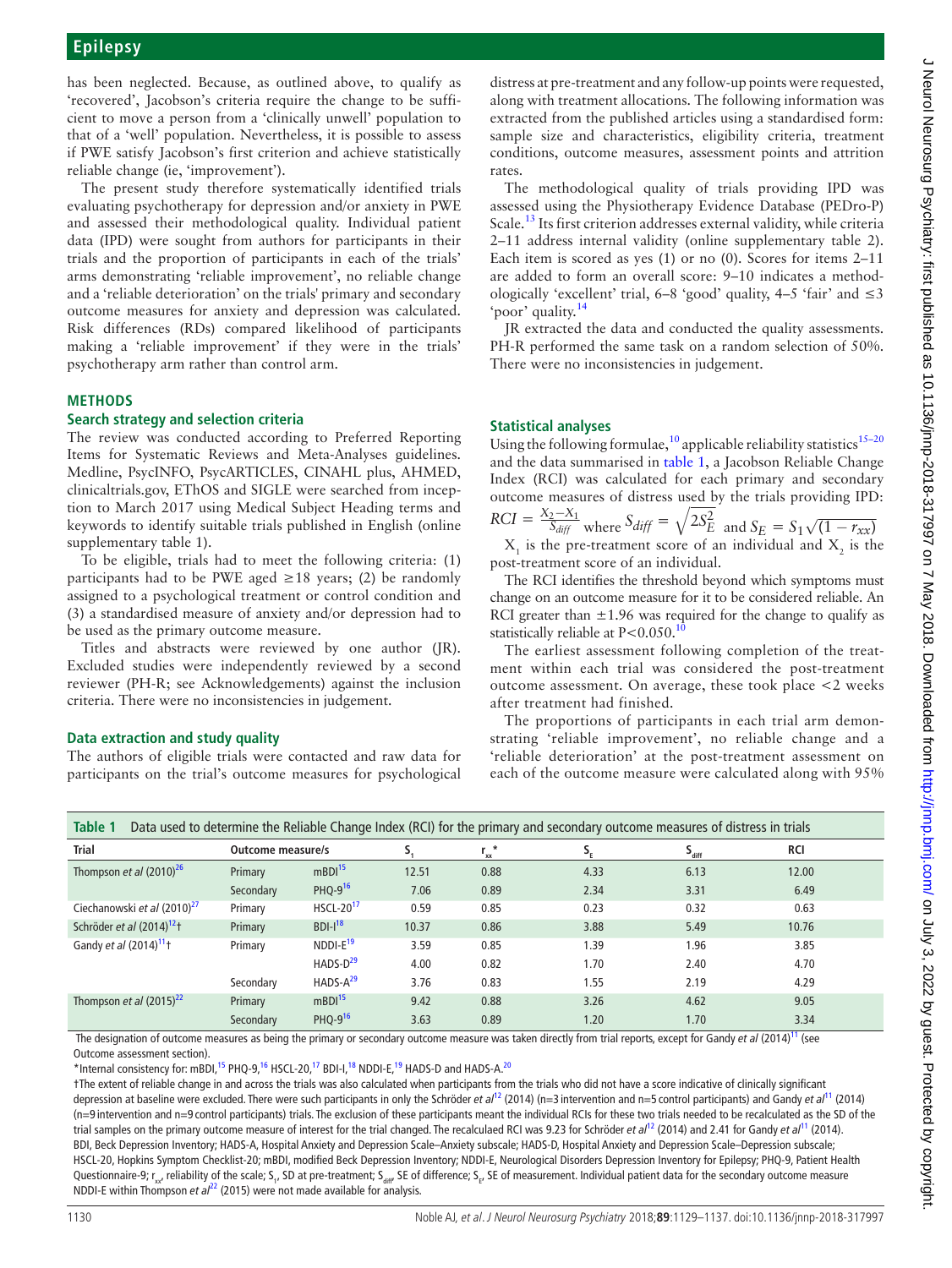

<span id="page-2-0"></span>Figure 1 Preferred Reporting Items for Systematic Reviews and Meta-Analyses diagram summarising the screening process for the included studies.

confidence intervals (95% CIs). All analyses were completed on an intention-to-treat basis.

For each trial, a RD (and 95%CI) was calculated by subtracting the incidence of 'reliable improvement' in the trial's control group from that seen in the treatment group on its outcome measures. The RDs for the separate trials on their primary depression outcome measure were then pooled using the Mantel-Haenzel random effects model. RDs for the secondary outcome measures were pooled in a similar way.

To explore possible treatment moderators, we calculated the pooled RD for reliable improvement on the primary outcome measures for those trials evaluating individual face-to-face CBT and compared this with the pooled RD for trials evaluating other

forms of CBT. We also calculated the pooled RDs for these two sets of treatments when participants from the trials who did not have depression at baseline were excluded. The latter required recalculation of the RCI for some trials (see [table](#page-1-0) 1 footnote).

Not all eligible trials provided IPD. To permit a comparison of the effects of the psychological treatments in trials that did and did not provide IPD, standardised mean difference (SMD) ESs (Hedges' g) and 95% CIs were calculated for the primary outcome measures for all eligible trials. SMDs for trials providing IPD were pooled using an inverse variance random effects model and statistically compared with the pooled SMD for trials not providing IPD. The following guidelines can be used for interpreting SMDs:  $0.2$ =small,  $0.5$ =medium and  $0.8$ =large.<sup>[21](#page-8-22)</sup>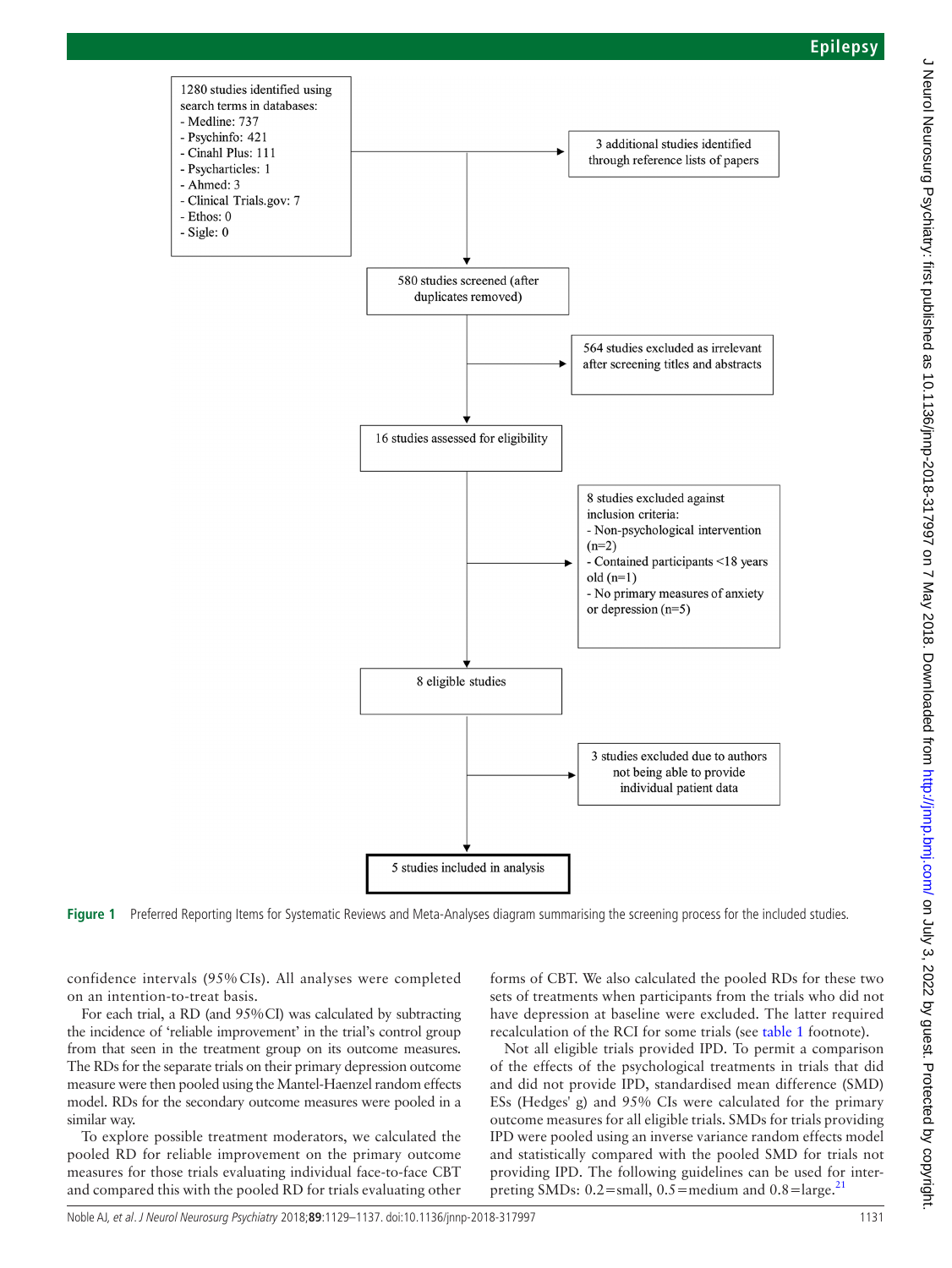All analyses were conducted using CMA 3.3 (Comprehensive Meta-Analysis, Biostat, Englewood, New Jersey, USA).

## **Results**

#### **Study selection** Search results and IPD received

The search yielded 1283 articles [\(figure](#page-2-0) 1); 580 remained after duplicates were removed. After a title and abstract review, 16 full-text articles were retrieved and assessed for eligibility. Eight trials were eligible,<sup>[12 22–27](#page-8-14)</sup> with the results of one trial being reported across two articles.<sup>27</sup> <sup>28</sup>Online supplementary [table 3](https://dx.doi.org/10.1136/jnnp-2018-317997) describes their characteristics.

IPD were made available for five of the eligible trials namely, Thompson *et al,*[26](#page-8-9) Ciechanowski *et al,*[27 28](#page-8-12) Schröder *et al,*[12](#page-8-14) Gandy *et al*[11](#page-8-8) and Thompson *et al,*[22](#page-8-18) The features of these trials are reported below.

The three trials not able to provide IPD (Davis *et al*,<sup>[23](#page-8-23)</sup> Tan and Bruni<sup>24</sup> and McLaughlin and McFarland<sup>25</sup>) tended to be older (mean year of publication 1993 vs 2013) and have smaller starting samples than trials providing IPD (mean 24 vs 80).

## Design of trials

Of the trials providing IPD, three employed parallel-group designs,<sup>[11 12 27](#page-8-8)</sup>while Thompson *et al's* two trials<sup>[22 26](#page-8-18)</sup> employed cross-over designs. The 'interim' assessments in the latter constituted the post-treatment outcome assessments.

#### Treatment conditions

All five trials evaluated a psychological therapy which involved at least an element of CBT. Three used individual treatment (treatment was face to face in two trials and online in one) and two group treatment (delivered by either phone or internet in the two trials). The exact components of the interventions are detailed in online [supplementary table 3.](https://dx.doi.org/10.1136/jnnp-2018-317997)

On average, the intended duration of the treatments was 7.33hours (SD=0.94, range 6–8; excluding homework and subsequent monitoring) and involved a mean of 8.8 sessions  $(SD=1.79$ , range 8–12). The extent to which participants in the trials actually attended planned sessions was reported by four trials and largely high. None of the trials, however, reported information on treatment fidelity.

#### Outcome assessment

On average, participants' post-treatment outcome assessments occurred 12 weeks following randomisation. This was, on average, 1.7 weeks (SD=2.1, range 0–5) after treatment had finished.

The primary outcome measures used by all the trials were self-report depression questionnaires. The specific instruments used are reported in online [supplementary table 3.](https://dx.doi.org/10.1136/jnnp-2018-317997) It should be noted that Gandy *et al*<sup>[11](#page-8-8)</sup> used both the Neurological Disorders Depression Inventory for Epilepsy (NDDI-E)<sup>[19](#page-8-16)</sup> and the depression subscale of the Hospital Anxiety and Depression Scale,<sup>29</sup> but did not specify which was primary. We considered the NDDI-E to be the primary measure.

Three trials<sup>11 22 26</sup> included secondary outcome measures of depression and one<sup>11</sup> a measure of anxiety. All used standardised instruments.<sup>1629</sup> We also calculated the direction and reliability of change participants demonstrated on these secondary measures.

## **Participants**

Across the five trials, 398 PWE were randomised. The weighted mean age of participants was 39.9 years and most (66.6%) were women (range within trials 52.5–81.1%). Due to loss to follow-up, pre-treatment and post-treatment IPD were secured for 315 (79.1%) of these participants. The proportion of participants providing post-treatment outcome data within the trials ranged from 73.1% to 84.4%.

Information provided by trials on the epilepsy characteristics of their samples varied and was not reported in a standardised way. For example, in terms of the frequency and recency of seizures, Thompson *et al*<sup>[26](#page-8-9)</sup> reported 76% of their participants had a seizure (undefined) in the prior 4 weeks and Ciechanowski *et al*[27](#page-8-12) said 74% of their participants had a seizure (any type permitted) in the prior 6 months, while Gandy *et al*<sup>11</sup> reported 48% of their participants had neurologist judged 'refractory' epilepsy, but provided no criteria for this.

Most participants in the trials demonstrated clinically relevant depression at their pre-treatment assessment (mean=89.2%; range 60–100%). There was though variability in the initial inclusion criteria adopted by the trials for distress: two $^{22\,26}$  used the Center for Epidemiological Study of Depression measure $30$ to identify depression, but used different cut-offs; one<sup>12</sup> required participants to informally report having experienced depressive symptoms (but specified no time period); another $27$  included those who at interview demonstrated dysthymia, as well as those with a score on the Patient Health Questionnaire-9<sup>[16](#page-8-11)</sup> indicative of depression. The final trial<sup>[11](#page-8-8)</sup> did not require participants to have any depressive symptoms to be eligible.

In all five trials, treatment and control group participants were reported to be comparable in pre-treatment distress.

## Trial quality

Trial quality is reported in online [supplementary table 2](https://dx.doi.org/10.1136/jnnp-2018-317997). As all trials specified eligibility criteria, they each scored one for external validity. The average internal validity score was 6.2/10 (range 5–7). All studies used random allocation methods and concealed treatment allocation, but only two used blinded outcome assessors<sup>[12 27](#page-8-14)</sup> and all had an attrition rate >15% at their primary outcome assessment point.

## **Effects of interventions**

#### Reliability and direction of change on primary outcome measures

Following psychological treatment, the extent of depressive symptoms experienced by most (66.9%) participants did not reliably change (trial range 46.9–75.0%); 30.4% of participants made a 'reliable improvement' (range 21.2–50.0%) and 2.7% made a 'reliable deterioration' (range 0–5.3%) [\(table](#page-4-0) 2). This compared with 83.2%, 10.2% and 6.6%, respectively, for the controls.

For three trials,<sup>12 22 27</sup> the RD indicated the likelihood of making a 'reliable improvement' was statistically higher in the psychological treatment arms ([figure](#page-5-0) 2). The pooled RD across the five trials was 0.20 and statistically significant (95%CI 0.12 to 0.28; Q=1.34, df 4, P=0.85). Thus, on average, 20% *more* participants in the intervention groups showed a 'reliable improvement' in their experience of depressive symptoms compared with the control conditions.

The trial in which intervention participants were most likely to demonstrate 'reliable improvement' was Ciechanowski *et al*, [27](#page-8-12) with 25.8% more of their intervention participants showing a 'reliable improvement' compared with the control condition (RD=0.26; 95%CI 0.03 to 0.48).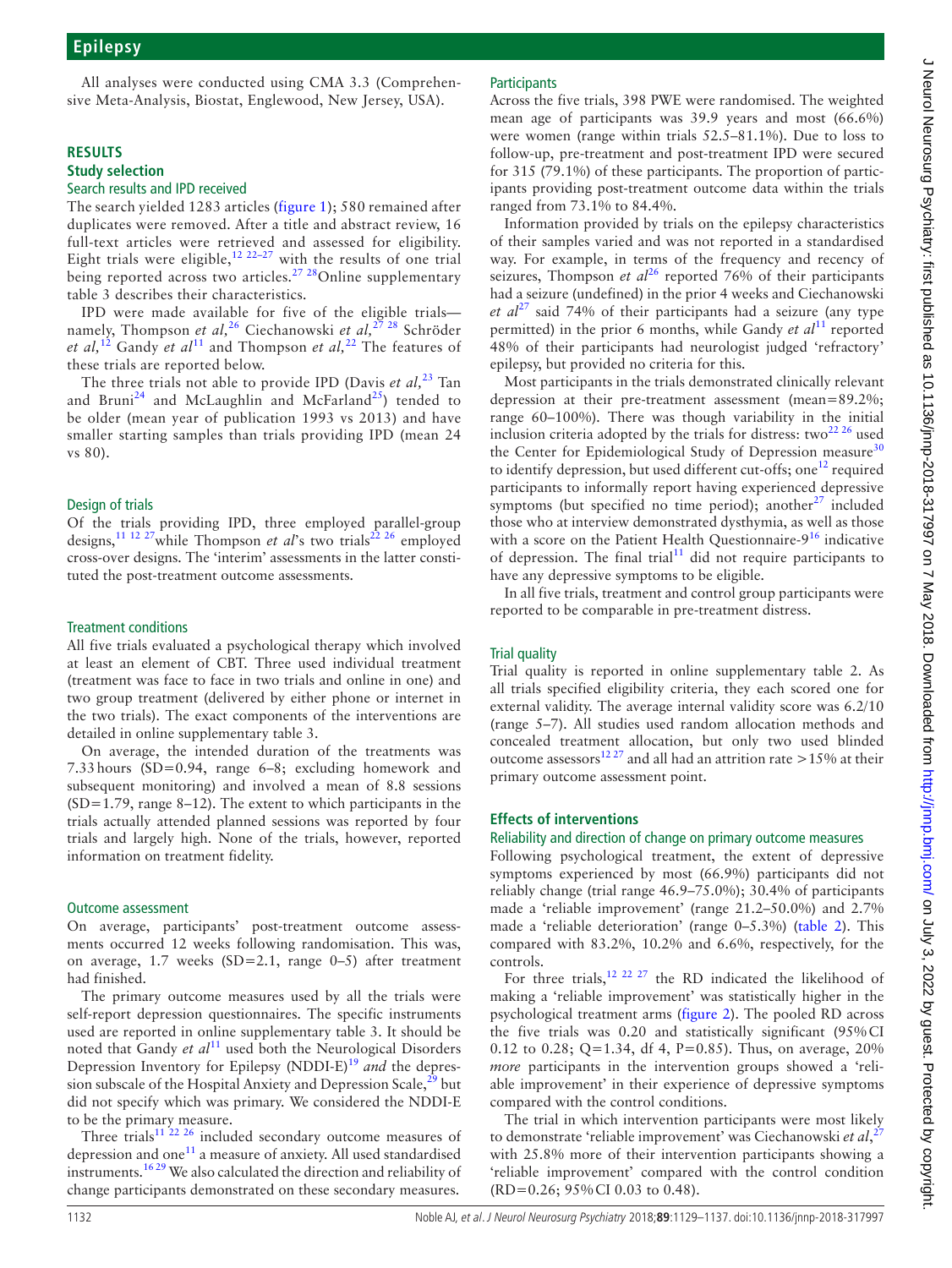<span id="page-4-0"></span>**Table 2** Classification of change in participants' psychological distress in individual trials between pre-treatment and post-treatment assessment according to Jacobson's Reliable Change Index

|                                         | Reliable change category (%) |                                                   |           |          |  |  |  |  |
|-----------------------------------------|------------------------------|---------------------------------------------------|-----------|----------|--|--|--|--|
| <b>Trial</b>                            | n                            | <b>Deteriorated</b>                               | Unchanged | Improved |  |  |  |  |
| Thompson et al (2010) <sup>26</sup>     |                              |                                                   |           |          |  |  |  |  |
| Primary: mBDI                           |                              |                                                   |           |          |  |  |  |  |
| $CBT+M$                                 | 19                           | 5.3                                               | 63.2      | 31.6     |  |  |  |  |
| <b>WLC</b>                              | 21                           | 4.8                                               | 71.4      | 23.8     |  |  |  |  |
|                                         |                              | Difference in % improved relative to control=7.8  |           |          |  |  |  |  |
| Secondary: PHQ-9                        |                              |                                                   |           |          |  |  |  |  |
| $CBT+M$                                 | 19                           | 10.5                                              | 57.9      | 31.6     |  |  |  |  |
| <b>WLC</b>                              | 21                           | 9.5                                               | 71.4      | 19.0     |  |  |  |  |
|                                         |                              | Difference in % improved relative to control=12.6 |           |          |  |  |  |  |
| Ciechanowski et al (2010) <sup>27</sup> |                              |                                                   |           |          |  |  |  |  |
| Primary: HSCL-20                        |                              |                                                   |           |          |  |  |  |  |
| <b>CBT</b>                              | 32                           | 3.1                                               | 46.9      | 50.0     |  |  |  |  |
| <b>TAU</b>                              | 33                           | 12.1                                              | 63.6      | 24.2     |  |  |  |  |
|                                         |                              | Difference in % improved relative to control=25.8 |           |          |  |  |  |  |
| Schröder et al (2014) <sup>12</sup>     |                              |                                                   |           |          |  |  |  |  |
| Primary: BDI-I                          |                              |                                                   |           |          |  |  |  |  |
| $CBT+M+ACT$                             | 25                           | $\mathbf{0}$                                      | 72.0      | 28.0     |  |  |  |  |
| <b>WLC</b>                              | 32                           | 0                                                 | 96.9      | 3.1      |  |  |  |  |
|                                         |                              | Difference in % improved relative to control=24.9 |           |          |  |  |  |  |
| Gandy et al (2014) <sup>11</sup>        |                              |                                                   |           |          |  |  |  |  |
| Primary: NDDI-E*                        |                              |                                                   |           |          |  |  |  |  |
| <b>CBT</b>                              | 20                           | 0.0                                               | 75.0      | 25.0     |  |  |  |  |
| <b>WLC</b>                              | 25                           | 12.0                                              | 80.0      | 8.0      |  |  |  |  |
|                                         |                              | Difference in % improved relative to control=17.0 |           |          |  |  |  |  |
| Secondary: HADS-D                       |                              |                                                   |           |          |  |  |  |  |
| CBT                                     | 20                           | 5.0                                               | 85.0      | 10.0     |  |  |  |  |
| <b>WLC</b>                              | 25                           | 4.0                                               | 92.0      | 4.0      |  |  |  |  |
|                                         |                              | Difference in % improved relative to control=6.0  |           |          |  |  |  |  |
| Secondary: HADS-A                       |                              |                                                   |           |          |  |  |  |  |
| CBT                                     | 20                           | 5.0                                               | 80.0      | 15.0     |  |  |  |  |
| <b>WLC</b>                              | 25                           | 8.0                                               | 80.0      | 12.0     |  |  |  |  |
|                                         |                              | Difference in % improved relative to control=3.0  |           |          |  |  |  |  |
| Thompson et al (2015) <sup>22</sup>     |                              |                                                   |           |          |  |  |  |  |
| Primary: mBDI                           |                              |                                                   |           |          |  |  |  |  |
| $CBT+M$                                 | 52                           | 3.8                                               | 75.0      | 21.2     |  |  |  |  |
| <b>WLC</b>                              | 56                           | 5.4                                               | 92.9      | 1.8      |  |  |  |  |
|                                         |                              | Difference in % improved relative to control=19.4 |           |          |  |  |  |  |
| Secondary: PHQ-9                        |                              |                                                   |           |          |  |  |  |  |
| $CBT+M$                                 | 52                           | 17.3                                              | 69.2      | 13.5     |  |  |  |  |
| <b>WLC</b>                              | 56                           | 19.6                                              | 75.0      | 5.4      |  |  |  |  |
|                                         |                              | Difference in % improved relative to control=8.1  |           |          |  |  |  |  |

Duration of intervention and timing of post-treatment assessment were: Thompson *et al* (2010)<sup>22</sup> intervention duration= 8 weeks, timing of post-treatment assessment= ~8 weeks; Ciechanowski *et al<sup>[27](#page-8-12)</sup>* (2010) intervention duration= 19 weeks, timing of post-treatment assessment=24 weeks; Schröder *et al*<sup>12</sup>(2014) intervention duration= 9 weeks, timing of post-treatment assessment= 9 weeks; Gandy *et al* (2014)<sup>11</sup> intervention duration= 8 weeks, timing of post-treatment assessment= 9 weeks and Thompson *et al* (2015)<sup>22</sup> intervention duration= 8 weeks, timing of post-treatment assessment= 10.5 weeks. Individual patient data for the secondary outcome measure NDDI-E within Thompson *et al*<sup>22</sup> (2015) were not made available for analysis.

\*The designation of outcome measures as being the primary or secondary outcome measure was taken directly from trial reports, except for Gandy *et al* (2014)<sup>11</sup> (see Outcome assessment section).

ACT, Acceptance and Commitment Therapy; BDI, Beck Depression Inventory; CBT, cognitive-behavioural therapy; HADS-A, Hospital Anxiety and Depression Scale–Anxiety subscale; HADS-D, Hospital Anxiety and Depression Scale–Depression subscale; HSCL-20, Hopkins Symptom Checklist-20; M, mindfulness; mBDI, modified Beck Depression Inventory; NDDI-E, Neurological Disorders Depression Inventory for Epilepsy; PHQ-9, Patient Health Questionnaire-9; TAU, treatment as usual; WLC, waitlist control.

The pooled RD for reliable improvement was only slightly higher for trials evaluating individual face-to-face CBT (pooled  $RD=0.21$ ,  $95\%$ CI 0.06 to 0.37) compared with trials evaluating other CBT forms (pooled RD=0.19, 95%CI 0.10 to 0.29). Following individual face-to-face CBT treatment, 40.4% of participants made a 'reliable improvement' compared with 17.2% of controls. Following other forms of CBT, 25.0% of participants improved compared with 6.4% in the controls (online [supplementary figure 1\)](https://dx.doi.org/10.1136/jnnp-2018-317997).

When those without clinically significant depression at baseline were excluded from analyses, the pooled RD for the five trials remained at 0.20 (95% CI 0.11 to 0.29). The pooled RD for the trials evaluating individual face-to-face CBT did though increase to 0.29 (95% CI 0.10 to 0.48). Its CI, however, overlapped with the pooled RD for the other forms of CBT (pooled RD=0.18, 95%CI 0.08 to 0.27) (online [supplementary figure](https://dx.doi.org/10.1136/jnnp-2018-317997) [2\)](https://dx.doi.org/10.1136/jnnp-2018-317997). Individual face-to-face CBT treatment here led to 51.2% of participants making a 'reliable improvement' compared with 22.5% of controls, while other forms of CBT were associated with 25.8% of participants improving compared with 9.6% of the controls.

## Reliability and direction of change on secondary outcome measures

When the analysis was restricted to scores on the secondary outcome measures of depression used by Gandy *et al*, [11](#page-8-8) Thompson *et al*[26](#page-8-9) and Thompson *et al*, [22](#page-8-18) only 8% more participants in the psychological treatment groups made a 'reliable improvement' relative to the trials' control conditions (pooled RD=0.08, 95%CI  $-0.01$  to 0.16) ([table](#page-4-0) 2). This is lower than indicated by the primary outcome measures used by these three trials (pooled RD=0.18, 95%CI 0.08 to 0.27).

Gandy *et al*<sup>[11](#page-8-8)</sup> included the only measure of anxiety. Being in the psychological treatment arm in that trial was *not* associated with a significantly greater likelihood of 'reliable improvement' (RD=0.03, 95%CI −0.17 to 0.23); 15% of the treatment group made a 'reliable improvement' in anxiety symptoms compared with 12% of controls.

## Effect sizes

The ESs for the five trials providing IPD show that each of the psychological treatment they evaluated was associated with a greater reduction on the primary outcome measure for depression. None, however, reached statistical significance ([figure](#page-5-1) 3). The pooled SMD for these trials did reach statistical significance and indicated a small effect favouring the intervention: 0.37, 95%CI 0.15 to 0.59. A subgroup comparison did not find this pooled SMD to be significantly different from the pooled SMD for the three trials<sup>[23–25](#page-8-23)</sup> not providing IPD (Q=0.39, df 1, P>0.05). The pooled SMD for the latter was larger, but had a wide CI and did not indicate a statistically significant effect: 0.63, 95%CI −0.16 to 1.42.

#### **Discussion Summary of results**

Psychological therapies, including CBT, have been recommended for the treatment of depression and anxiety in PWE.<sup>3</sup> Such recommendations were arguably premature as the extent to which they afford patients clinically relevant reductions in symptomatology was unknown. We systematically identified relevant trials and determined the proportion of PWE demonstrating 'reliable improvement' in distress levels following treatment and compared it with that seen in control conditions.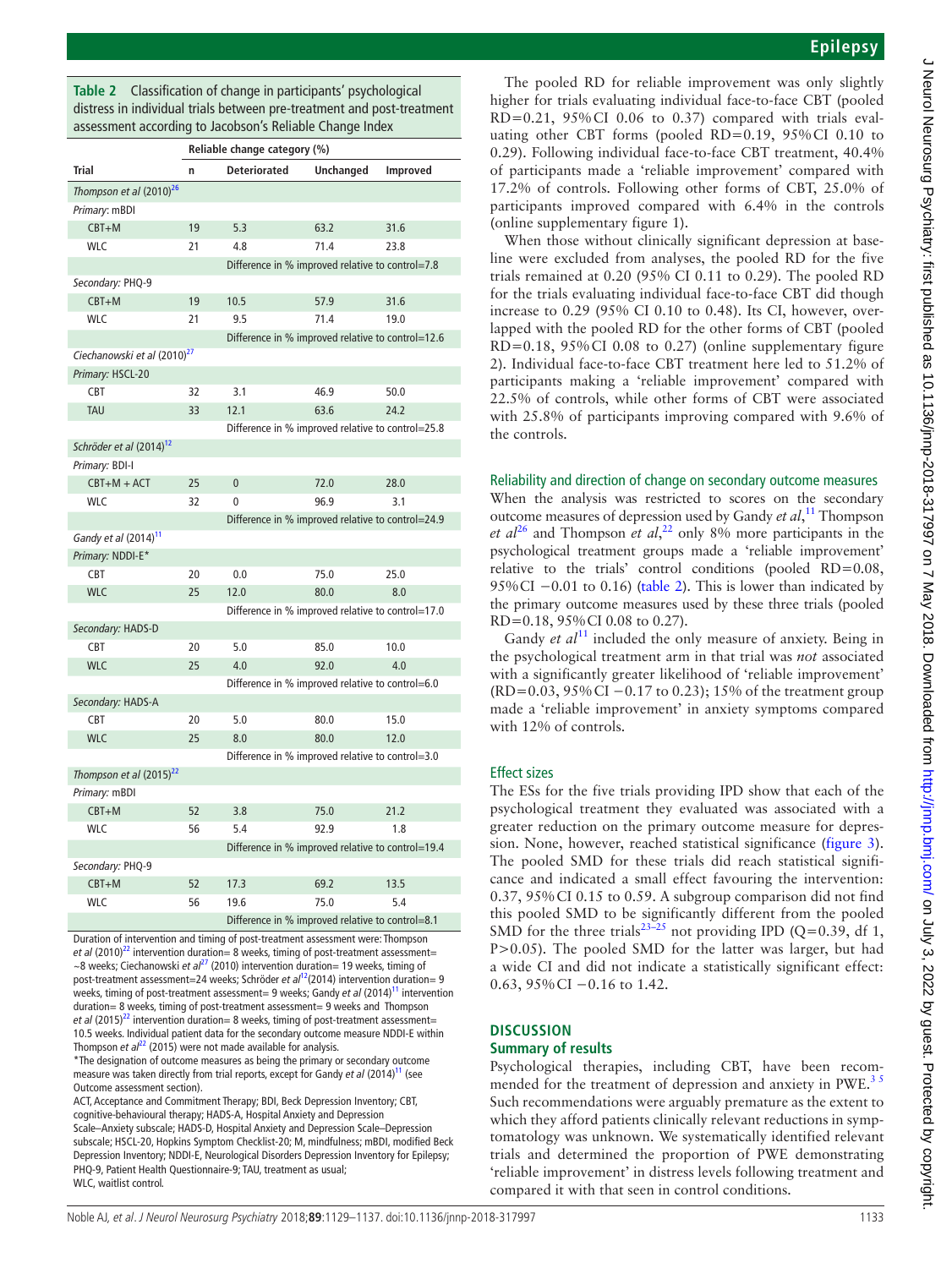

<span id="page-5-0"></span>**Figure 2** Difference in proportion of participants showing 'reliable improvement' within eligible trials on primary outcomes of depression posttreatment. Duration of intervention, timing of post-treatment assessment and primary outcome measure used were: Thompson et al  $(2010)^{22}$  $(2010)^{22}$  $(2010)^{22}$  intervention duration=8 weeks, timing of post-treatment assessment=~8 weeks, measure=modified Beck Depression Inventory (mBDI-I); Ciechanowski et al (2010)<sup>[27](#page-8-12)</sup> intervention duration=19 weeks, timing of post-treatment assessment=24 weeks, measure=Hopkins Symptom Checklist-20 (HSCL-20); Schröder et  $a^{1/2}$  (2014) intervention duration=9 weeks, timing of post-treatment assessment=9 weeks, measure=Beck Depression Inventory (BDI-I); Gandy et  $a^{1/1}$ (2014) intervention duration=8weeks, timing of post-treatment assessment=9weeks, measure=NeurologicalDisorders Depression Inventory for Epilepsy (NDDI-E) and Thompson et al (2015)<sup>22</sup> intervention duration=8 weeks, timing of post-treatment assessment=10.5 weeks, measure=mBDI. Please note that the designation of outcome measures as being the primary or secondary outcome measure was taken directly from trial reports, except for Gandy et al  $(2014)^{11}$  (see Outcome assessment section).

Our findings are revealing. All trials evaluated treatments that focused on or incorporated elements of CBT. Overall, these CBT treatments did lead to PWE being more likely to show improvement. However, the proportion of patients making an improvement was low. Across the trials, only ~30% of PWE who received the treatments showed a reliable improvement in their depressive symptoms. Despite receiving  $\sim$ 7 hours of treatment, depressive symptoms for the remaining 70% of participants remained largely unchanged. On average, 20% *more* participants in the intervention groups made a reliable improvement compared with control

conditions. This increase in the proportion of patients making an improvement is important. However, as we detail below, we contend higher rates of improvement are needed.

The clinical effectiveness of CBT treatment for anxiety (which in PWE often revolves around seizure worry, medication side effects and stigma) remains unknown. Only Gandy *et al*<sup>[11](#page-8-8)</sup> evaluated the effect of such treatments on anxiety and there it was a *secondary* outcome measure. They found 15% of participants receiving treatment made a reliable improvement—only 3% more than when no treatment was given.

| <b>Group by</b>      | <b>Study name</b>        | <b>Statistics for each study</b> |                |                |         |                        | Hedges's g and 95% CI |                   |      |         |                           |
|----------------------|--------------------------|----------------------------------|----------------|----------------|---------|------------------------|-----------------------|-------------------|------|---------|---------------------------|
| <b>IPD provided?</b> |                          | <b>Hedges's</b><br>g             | Lower<br>limit | Upper<br>limit |         |                        |                       |                   |      | p-Value | <b>Relative</b><br>weight |
| <b>No</b>            | Davis et al. 1984        | 1.44                             | 0.26           | 2.62           |         |                        |                       |                   |      | 0.02    | 25.40                     |
| <b>No</b>            | Tan et al. 1986          | 0.76                             | $-0.18$        | 1.70           |         |                        |                       |                   |      | 0.11    | 31.99                     |
| <b>No</b>            | Mclaughlin et al. 2015   | 0.05                             | $-0.58$        | 0.68           |         |                        |                       |                   |      | 0.87    | 42.60                     |
| <b>No</b>            |                          | 0.63                             | $-0.16$        | 1.42           |         |                        |                       |                   |      | 0.12    |                           |
| Yes                  | Thompson et al. 2010     | 0.22                             | $-0.39$        | 0.83           |         |                        |                       |                   |      | 0.48    | 13.09                     |
| Yes                  | Ciechanowski et al. 2010 | 0.43                             | $-0.06$        | 0.92           |         |                        |                       |                   |      | 0.08    | 20.62                     |
| Yes                  | Schröder et al. 2014     | 0.42                             | $-0.11$        | 0.94           |         |                        |                       |                   |      | 0.12    | 17.91                     |
| Yes                  | Gandy et al. 2014        | 0.53                             | $-0.06$        | 1.12           |         |                        |                       |                   |      | 0.08    | 14.10                     |
| Yes                  | Thompson et al. 2015     | 0.30                             | $-0.08$        | 0.68           |         |                        |                       |                   |      | 0.12    | 34.30                     |
| Yes                  |                          | 0.37                             | 0.15           | 0.59           |         |                        |                       |                   |      | 0.00    |                           |
| Overall              |                          | 0.39                             | 0.18           | 0.60           |         |                        |                       |                   |      | 0.00    |                           |
|                      |                          |                                  |                |                | $-2.00$ | $-1.00$                | 0.00                  | 1.00              | 2.00 |         |                           |
|                      |                          |                                  |                |                |         | <b>Favours control</b> |                       | <b>Favours Tx</b> |      |         |                           |

<span id="page-5-1"></span>**Figure 3** Effect sizes (ESs) in individual trials on primary outcome measures of depression—pre–post-treatment change. For trials providing individual patient data (IPD), ESs were calculated using IPD pre–post mean change and pre–post SD difference. For the trials that did not, aggregate statistics available within the published articles were used. For McLaughlin and McFarland (2015), the ES was calculated based on aggregate data pre–post mean change and pre–post SD differences. For Davis<sup>23</sup>et al (1984) and Tan and Bruni<sup>24</sup> (1986), ESs were calculated on the basis of independent groups t-test estimated P values and post-test means. Davis<sup>[23](#page-8-23)</sup>et al (1984) reported that P<0.1, so 0.1 was used as a conservative estimate. Tan and Bruni<sup>24</sup> (1986) reported that P<0.05, so 0.6 was be used as a conservative estimate.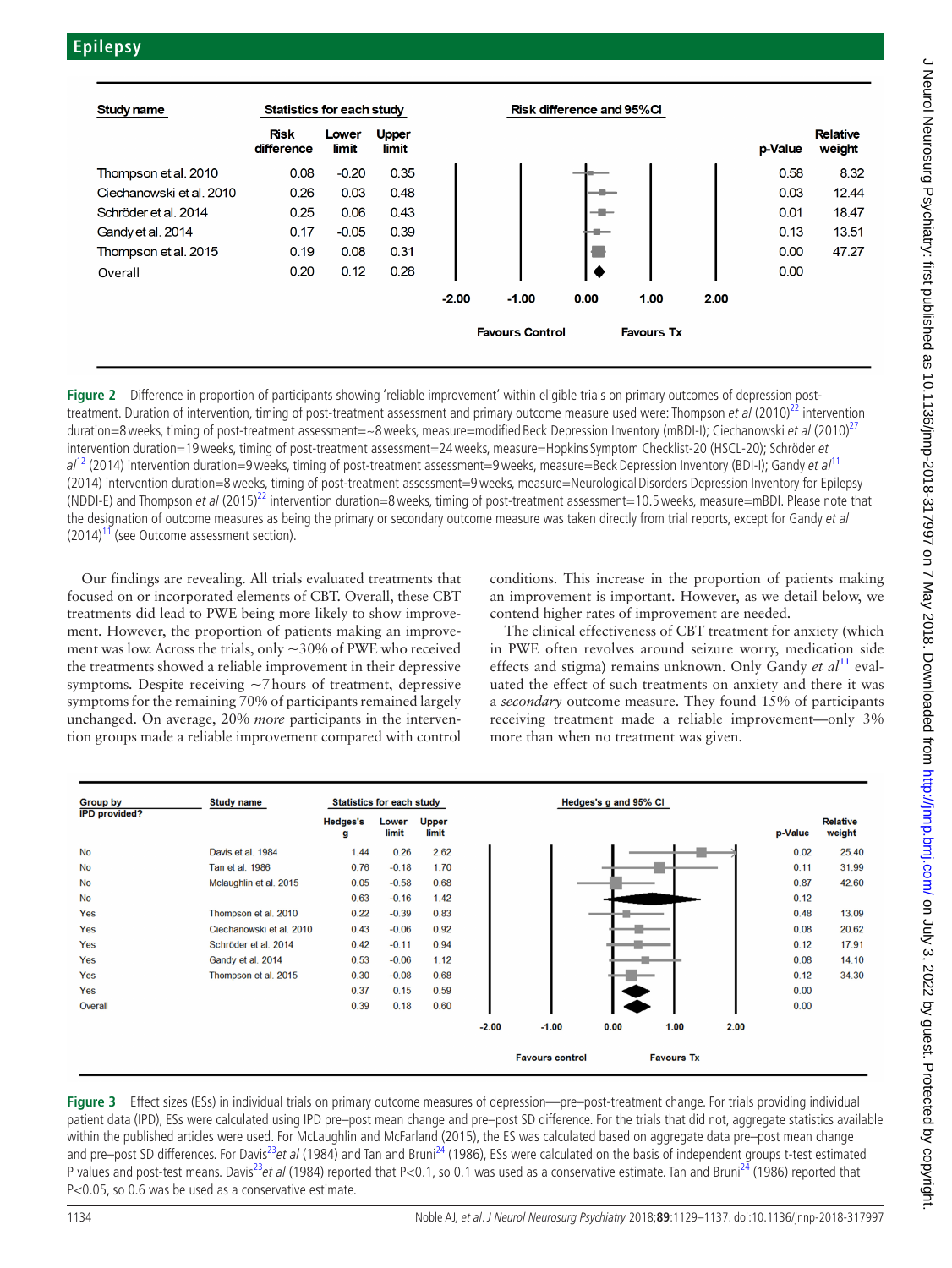# **The clinical utility of available psychological treatments**

What proportion of PWE experiencing depression/anxiety would need to demonstrate a reliable improvement for an intervention to be classed as effective? This is a value judgement, but it seems reasonable to conclude that when only 30% of treated patients make an improvement that highly effective CBT treatments for distress in epilepsy do not exist. When the same criterion has been used to evaluate psychological treatments for major depression, obsessive compulsive disorder and generalised anxiety disorder outside of epilepsy, treatments have there been able to demonstrate an ability to elicit much higher rates of reliable improvement (ie,  $\sim$  50–80%).<sup>31–33</sup>

Indeed, our study may provide an inflated estimate of CBT's benefit. We could only determine the proportion of participants demonstrating a change score that was unlikely to be attributable to measurement error. It was not possible to apply the second and more stringent of Jacobson *et al*'s<sup>10</sup> criteria and determine whether the change meant the person also returned to normal functioning. It is possible some individuals classified as having made a reliable improvement, especially those with severe pre-treatment distress, may have remained symptomatic. Loerinc *et al*<sup>[34](#page-8-28)</sup> examined response to CBT for anxiety in the general population. The proportion classed as having responded was 28% lower when 'response' was defined as needing to satisfy *both* of Jacobson *et al*<sup>10</sup> criteria, rather than just one.

Our study may also overestimate the benefits afforded to PWE from CBT when used in naturalistic settings. Trials typically use intensively trained and supervised therapists. They also have strict participant inclusion/exclusion criteria (eg, no suicidal ideation and no cognitive impairment). A sizeable proportion of participants in the trials also did not experience frequent seizures. More frequent and/orsevere seizures would likely reduce treatment response by disrupting an individual's ability to attend and engage in therapy sessions, homework and take on information. Another factor potentially influencing our results is publication bias.

Our conclusion regarding the utility of available CBT treatments is somewhat at odds with that of the latest Cochrane review.<sup>6</sup> That review's primary focus was on the effect of psychological treatments on quality of life in epilepsy. As a secondary objective, it did though consider the effect of the interventions on depression and anxiety. It concluded beneficial psychological treatments *do* exist and did not recommend the need for more effective treatments. Our reviews used different methods. However, might it also be that too low a threshold has previously been set before it is concluded effective treatments exist?

The evidence that led to Michaelis et al's<sup>[6](#page-8-4)</sup> conclusion was psychotherapy demonstrated relative efficacy in reducing depression symptoms in 7/11 studies, and receipt of psychotherapy and other psychological interventions was associated with an improvement in quality of life in 3/11 studies. The improvement was though marginal. When measured using the Quality of Life in Epilepsy Inventory-31,<sup>[35](#page-8-29)</sup> which has a score range of 0–100, the effect equated to just a 5-point increase. We contend such findings are not sufficient to conclude *effective* treatments exist, rather that there is substantial room for improvement. To conclude otherwise risks us failing to stimulate efforts to develop more effective treatments.

## **Why were the treatments largely ineffective?**

Although questions about its utility remain, CBT is the recommended treatment for depression in the general population.<sup>36</sup> So why did it not benefit most PWE?

Possible explanations are the treatments within the trials were not delivered well and participants did not receive the full treatment 'dose'. We cannot rule this out. Fidelity was not reported and we were only able to complete analyses on an intentionto-treat basis. The efficacy of the treatments for people who completed treatment might therefore be underestimated. Most trials did though say treatment delivery was closely supervised and most participants attended most treatment sessions.

Might it also be that PWE with so-called 'treatment-resistant depression' (TRD) were over-represented in the trials and this attenuated the effect of psychotherapy? This appears unlikely; none of the trials reported the presence of TRD in their samples and only  $\sim$ 30% of participants across the trials were noted to be on or previously been on an antidepressant.

A more radical explanation is the CBT treatment approach is not suitable for PWE. It has been taken as a given that the assumptions about distress underlying this treatment apply to PWE. This may not be the case. The cognitive model, $37$  which informs CBT, proposes people vulnerable to depression have depressogenic schemas about themselves, the world and future. Activated by stressful events, these give rise to biased thinking and unrealistic cognitive appraisals of events which in turn negatively affect feelings and behaviour. One way CBT seeks to reduce depression is by helping people identify and challenge unhelpful cognitions, so more realistic and balanced appraisals can be elicited. How though would this work for PWE? The thoughts and concerns PWE say they are troubled by can be realistic (eg, 'my seizures can happen at any time', 'my medication has side effects', 'society treats me differently' and 'epilepsy puts a strain on my family'). Identifying and trying to modify these thoughts may therefore offer PWE little relief.

Evaluating alternative psychotherapeutic approaches, particularly those that do not view dysfunctional attitudes as being central to the development or maintenance of distress, might thus be warranted. One candidate is metacognitive therapy  $(MCT).$ <sup>[38](#page-8-32)</sup> The central tenets and predictions of the model underlying it have been found to hold in epilepsy<sup>3940</sup> and, importantly, increasing evidence within the mental health literature shows MCT is effective in treating anxiety and depression, superior to waitlist controls, and possibly CBT.<sup>4</sup>

# **Implications**

Our findings indicate that while currently available CBT treatments do not harm patients (at least not according to measures considered and the cut-off we applied), they are seemingly not as effective as might have been thought. What should therapists therefore tell PWE who, in the short term, will continue to be offered such treatments?

Within most healthcare settings, professional and ethical standards mean clinicians are obliged to disclose the risks and benefits of treatments offered. Views among psychotherapists about the importance, and feasibility, of informed consent do though vary. $42$  Some might have concerns that sharing the findings from our study at the outset may diminish treatment effects by reducing patients' expectations. Whether this would happen remains to be determined. Moreover, it is worth considering the consequences of not providing accurate information about likely treatment response.

Psychotherapy requires substantial investments of effort and time on the patient's part, often in the context of competing demands. During therapy orientation, they will be instructed as to what is expected of them, including homework. Given such a preface, some patients might attribute lack of treatment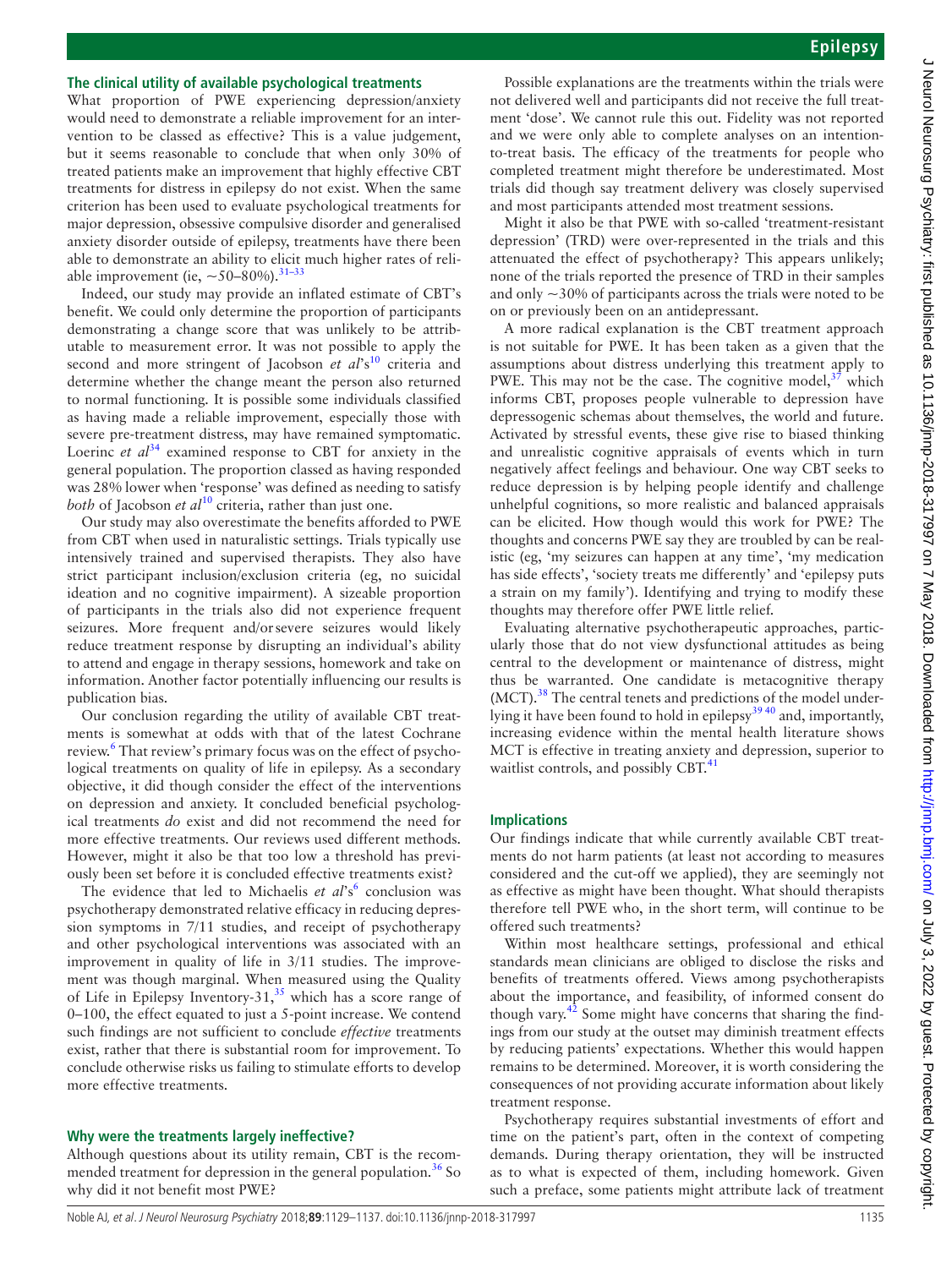response to a failure on their behalf, compounding feelings of helplessness and low self-esteem. Alternatively, patients might, having invested their time with little return, feel misled, see the experience as negative and be less inclined to accept subsequent treatments. Crawford *et al*<sup>43</sup> surveyed >14000 UK adults who had psychological therapy (typically CBT). Those who said they had been given sufficient information about their treatment were less likely to report negative effects.

We would acknowledge at this point though that the generalisability of our results to clinical practice is unclear. Most interventions evaluated by trials in our review resemble 'brief', rather than 'standard CBT'—that is, ~8 sessions in length, rather than  $10-20$ <sup>4445</sup> It is unclear how many sessions clinicians are offering PWE in practice. It is the case though that epilepsy guidelines recommending CBT do not specify session length and the trials which they contend support CBT's use are mostly the same ones that are in our review. This may mean clinicians are offering brief CBT. Further raising this possibility are bodies such as the UK's National Institute for Health and Care Excellence<sup>[46](#page-8-38)</sup> support the use of brief CBT for depression in those with chronic physical health conditions (at least as first-line treatment for mild-moderate depression—which was the typical level seen in the PWE who participated in the trials in our review).

Our findings also have implications for future research. While the methodological quality of the trials was judged to be 'good', areas for improvement existed. Not all trials used treatment-blind outcome assessors and loss to follow-up was high. Since methodologically weak trials overestimate treatment effects, future trials should seek to address these limitations. It is important to highlight though that while used in a previous review in the area, $\frac{7}{7}$  $\frac{7}{7}$  $\frac{7}{7}$  the generic quality assessment tool we used is unlikely to give a full account of the trials' methodological rigour. It, for example, penalised the trials for not blinding participants and therapists, despite this being almost impossible to achieve in a psychotherapy trial. At the same time, however, the scale did not evaluate the trials against criteria uniquely relevant to psychotherapy trials—such as whether the intensity of the control and treatment condition matched, whether the treatment was sufficiently described and replicable, whether the therapist was sufficiently trained and whether treatment delivery adhered to the manual and was competent.

What was also apparent was the extent of participant description was poor and non-standardised—not only does this limit evaluations as to how representative samples are, but it means it is difficult to begin to identify possible treatment moderators. Future trials should follow available reporting guidelines[.47](#page-8-39) It would also be helpful if future trials incorporate health economic evaluations, so the cost-effectiveness of treatments can be determined.

# **Strengths and limitations**

This study is the first analysis of its kind in the field and has several strengths. First, the criteria used to see how meaningful the change was were standardised and empirically based. Minimal attention has previously been given to the issue and idiosyncratic and arbitrary criteria had been used. Second, as well as considering change on the trials' primary measures, we also calculated and considered change on secondary outcome measures. This confirmed that improvement was disappointing across all measures.

Our study is though not without limitations. Not only have the samples of the trials conducted until now been small, but only 5/8 of the eligible trials could provide IPD. Including IPD

from the three remaining trials<sup>23–25</sup> is unlikely though to have changed our findings. They included only 72 (15.3%) of the 470 PWE randomised by the eight trials. The size of the treatment effect on depression in these trials also did not significantly differ from that in trials providing IPD.

The trials identified by our search used different outcome measures for distress. That they did this was not surprising.<sup>[48 49](#page-8-40)</sup> It needs to be acknowledged though that not all instruments are equal in their psychometric properties, including responsiveness to change. Moreover, there appears to be a lack of epilepsy-specific validity data for the context in which 3/9 outcome measures were used in by the trials $^{5051}$  (namely, the modified Beck Depression Inventory in the USA; HopkinsSymptom Checklist-20 in the USA and Beck Depression Inventory in Germany). This possible lack of equivalence between the trials' in their outcome measures should be considered when interpreting change seen between and across the trials in our review (though not within).

The trials in the review also reported limited follow-up data. We thus considered only the benefit of CBT apparent at the first post-treatment outcome assessment in the trial. Trials with longer term follow-up are therefore required to describe longer term utility. Such evaluations are important in view of evidence from the wider literature that  $\sim$ 30% of persons with depression relapse following CBT.[52–54](#page-8-42) In online [supplementary](https://dx.doi.org/10.1136/jnnp-2018-317997) [table 4](https://dx.doi.org/10.1136/jnnp-2018-317997) we do present the proportion of PWE showing reliable improvement in the two trials,  $112728$  which included longer term follow-ups and for which IPD were received. The picture provided is mixed. On the primary depression outcome measure in Ciechanowski *et al*'s<sup>27</sup> trial, the proportion reliably improving increased, but in Gandy et al's trial it reduced.<sup>[11](#page-8-8)</sup> These findings should though be interpreted with caution as loss to follow-up was high and not always equal across treatment arms.

Finally, it may have been inappropriate to focus on the pooled RDs since the trials employed different modes of treatment delivery and had samples with different levels of pretreatment distress. Doing so may underestimate the ability of one of the treatments to elicit a reliable response, not least because participants with lower levels of depression have less scope to improve. This did not, however, appear to be the case. Ciechanowski *et*   $a^{\prime}$ s<sup>[27](#page-8-12)</sup> trial, for example, had the most effective individual treatment with a RD of 0.26 and the pooled RD was only slightly lower at 0.20. We also presented separate pooled RDs for trials evaluating face-to-face individual CBT and for trials evaluating CBT delivered remotely and/or in groups. These indicated faceto-face individual CBT may lead to more improvement. The extent of change though continued to be modest, with only 29% of treated PWE reliably improving in such trials compared with controls. Moreover, the CI for the RD for this type of treatment overlapped with that of the pooled RD for the other types of CBT, raising the possibility that no difference exists between the approaches.

# **Conclusions**

Available CBT treatments have limited benefit for depressive symptoms in PWE. People receiving them *are* more likely to respond in the short term than if they receive usual care. However, *most* patients who receive the treatments do not show reliable improvement. The long-term effect of the treatments for depression remains to be determined, as does their benefit for anxiety. Overall, the results imply there is substantial scope for improvements in psychological treatments for distress in PWE. This may be found through exploring alternative psychotherapeutic approaches.